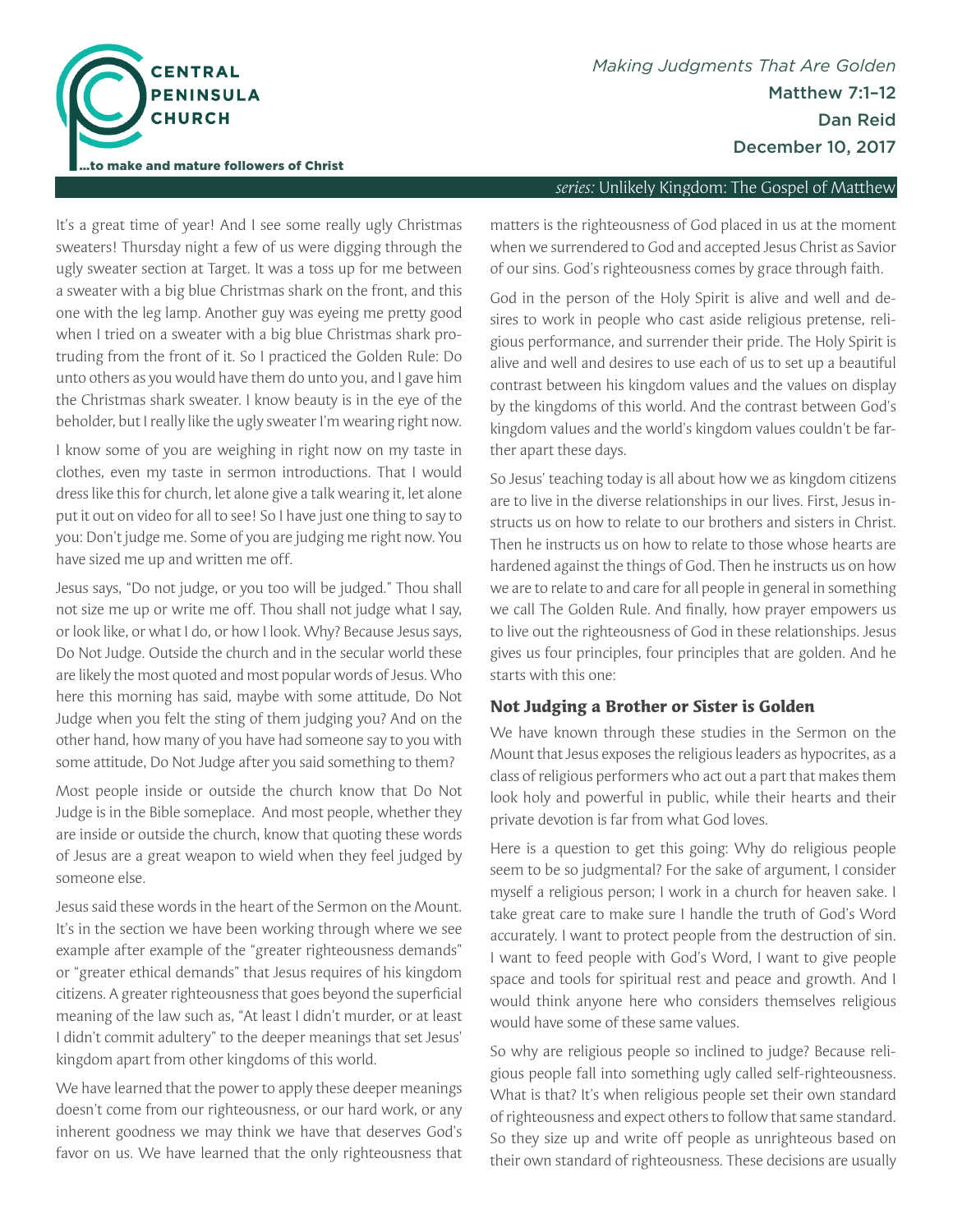made on what a person says or sees, or where he goes, or what he wears, or eats or drinks.

For self-righteous people to survive, they must make up a righteousness bar that they can reach. And they can perch on it and from that perch they can look down and size up and write off others who don't reach their bar.

The problem for a self-righteous person is that God always has a higher bar. The self-righteous person must believe that they have arrived to God's standard of holiness. Here is another thing: Self-righteous people are rarely self-aware. They can't see what those around them see so clearly—that they too fall short of God's holiness. This is why Jesus wants us to address this issue today. And this is why this is so important, because being religious lends itself to being judgmental.

### "Do not judge, or you too will be judged. For in the same way you judge others, you will be judged and with the measure you use, it will be measured to you." (Matthew 7:1-2)

The word Jesus uses for judge is interesting. It means to condemn or avenge, which are clearly actions reserved for God alone. No one on earth is equipped or called to condemn or avenge. Yet the self-righteous see they are somehow needed to help God out as judge.

So we Christians are not to condemn or avenge one another in the body of Christ. If we do we in turn will be judged by the same strict standards we used to judge others. Now Jesus gives us an illustration from the absurd to drive home the importance of "judge not." Jesus says,

### "Why do you look at the speck of sawdust in your brother's eye and pay no attention to the plank in your own eye? How can you say to your brother, 'Let me take the speck out of your eye,' when all the time there is a plank in your own eye?" (verses 3-4)

Jesus paints a picture out of his life as a son of a carpenter. It's an illustration through the absurd. Jesus is pointing out the stark contrast between a speck of sawdust and a plank of wood. He reminds us how easy it is for us to notice the speck in someone else's eye and miss the plank in our own eye.

We are great at noticing specks in others. It's more fun to fnd the speck in our neighbor's eye than it is to fnd the plank in our own eyes. For some of us seeing the speck in others is our spiritual gift. We can be great at seeing the specks in others that we don't even see the plank in our own eyes.

A man wanted to impress his friends with his eye for art as they went to an art gallery together. He forgot his glasses, was nearsighted, and could hardly see his hand in front of his face; he fgured he could wing it with any abstract comments and observations he wanted to make. He approached a frame and began criticizing: "Why would anyone want to paint something so hideously ugly? I mean, it's a true rendering of the object,

but why waste time with painting such a disgusting subject?" Everyone was laughing by this time as his wife whispered into his ear, "John, you're not looking at a painting, you're looking at a mirror!"

A healthy outlook on judgment begins each morning as we look into the mirror of God's Word. Our time is better spent dealing with our own shortcomings, and then we won't have so much time to be tempted to focus on the faults of others.

Commentator Kent Hughes said, "We fnd it so easy to turn a microscope on another person's sin, but we look at ours through the wrong end of a telescope. We easily spot a speck of phoniness in another, because we have a logjam of it in our own lives."

An interesting twist is that speck and plank are from the same original word, meaning they are of the same substance. In other words, Jesus was saying the reason some people are so adept at fnding fault in the lives of others is because they are so familiar with it themselves. We can spot certain things in another person's life because they are guilty of the same sin.

But if we know anything of being forgiven by God, then we will be forgiven people. As forgiven people we are called to be forgiving people. Here is where most of us stop with this lesson on judging. We conclude that the moral of the story is that Jesus is telling us to mind our own business. Lesson over. Right? Wrong.

### **Helping a Brother or Sister is Golden**

"You hypocrite, frst take the plank out of your own eye, and then you will see clearly to remove the speck from your brother's eye." (v. 5)

When I address the plank in my own eye I see how messed up I am. Only then am I able to see more clearly how messed up you are. Understanding my messed-up-ness helps me understand your messed-up-ness.

So if that is frst, then what is second? If you are new to Christianity it's important to understand that these lessons never end with "what's in it for me." These are heart issues, obedience issues, following Christ issues. Christianity is never about minding my own business. The problem with minding our own business is that it does nothing for the person whose business needs minding. The center of this lesson is to love one another.

The moral of the story is not to disengage. It is ultimately about engaging and addressing the sawdust in other people. It's ultimately about the command to love one another. I found Paul's words in Galatians 6 verses 1-2 to be especially encouraging to help me when my self-righteousness is running amuck. *"Brothers and sisters, if someone is caught in a sin, you who live by the Spirit should restore that person gently. But watch yourselves, or you also may be tempted. Carry each other's burdens, and in this way you will fulfll the law of Christ"* (Gal. 6:1-2).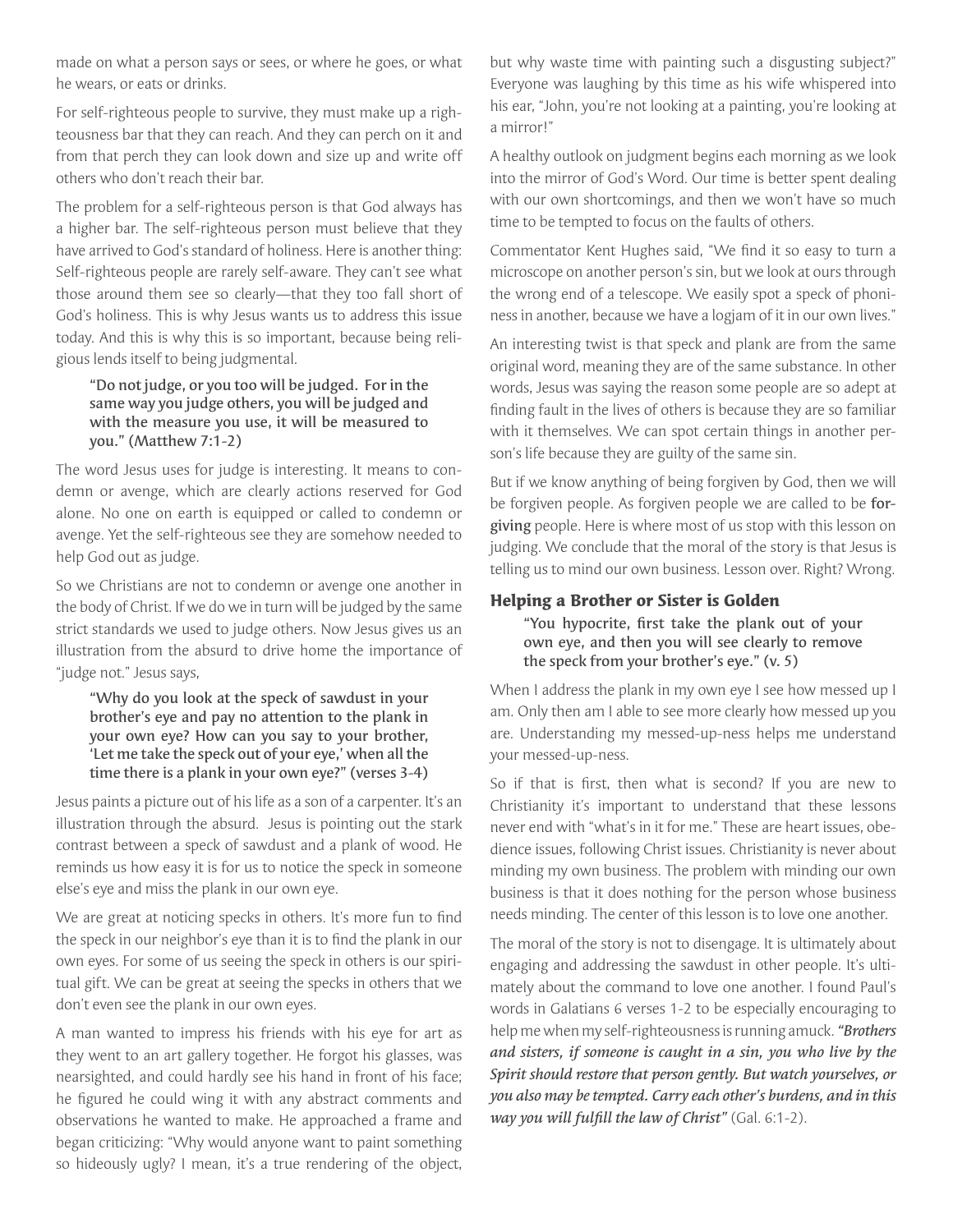"Judge not" does not mean care not or act not. Love forbids me from sizing you up and writing you off. And love forbids me from walking away and minding my own business. So judge not is golden, and helping our brother in need is golden.

But now Jesus warns us that not everyone is grateful for the help. In warning us he gives us an example of exercising the right kind of judgment. When we see clearly through a plank-free eye, we may also see people who don't just reject the message of Jesus, they are defant and hardened. They show contempt for God. In these relationships Jesus tells us to use good judgment and be wise.

### **Being Wise with Hardened Unbelievers is Golden**

"Do not give dogs what is sacred; do not throw your pearls to pigs. If you do, they may trample them under their feet, and turn and tear you to pieces." (v. 6)

Why did Jesus use the terms dogs and pigs? He is not speaking literally of animals but humans who behave more like animals. Dogs were not pets, but wild dogs that roamed the countryside who scavenged and endangered people. Remember, the Jews called Gentiles dogs. And pigs were unclean animals to Jews.

No one would think to throw valuable pearls to pigs; they would probably think they were food and try to eat them, and then when they couldn't chew them up, they would spit them out and trample them under their feet and turn on you because you didn't feed them enough real food!

So what does Jesus mean when he says, "Do not give to dogs what is sacred?" It's best to link sacred and pearl together in Jesus' wonderful parable "The Pearl of Great Price," where the pearl is the kingdom of God that is so valuable, so sacred, that it's worth sacrifcing everything on earth to gain. Jesus is saying treasure the good news of the gospel which allows entrance into the kingdom, share the gospel this Christmas with your neighbor, hear the gospel preached. Treasure his kingdom.

But use your discernment. Don't keep going back again and again to those who reject the gospel with hatred and contempt. Don't let them trample it under their feet like dogs or pigs; move on and share your pearls with others. This teaching of Jesus is the exception, not the rule. I can remember only once in my life when it felt like my message was getting this kind of hateful response. Don't let this teaching keep us from persevering. I encourage you to persevere this Christmas season with family, friends, co-workers and neighbors.

And just when we are thinking, man, I can't live to this high standard, I can't do this, he tells us you are right, you can't. Apart from me you can do nothing and that is why you need me and my promises and the connection I offer you with prayer. So he says, "Don't grow faint from doing good. When situations are hard, trust in my promises and let them shape your prayers."

# **Trusting in the Promises of Our Heavenly Father When We Pray is Golden**

"Ask and it will be given to you; seek and you will fnd; knock and the door will be opened to you. For everyone who asks receives; the one who seeks fnds; and to the one who knocks, the door will be opened." (verses 7-8)

Jesus makes it clear that persistent prayer can expect answers that align with his heart and kingdom values. And it's clear to me that without these kinds of prayers I can't possibly live in the way Jesus wants me, his kingdom citizen, to live. He says, be at peace, your father in heaven is a good, good father.

"Which of you, if your son asks for bread, will give him a stone? Or if he asks for a fish, will give him a snake? If you, then, though you are evil, know how to give good gifts to your children, how much more will your Father in heaven give good gifts to those who ask him!" (verses 9-11)

If I a father who is sinful and selfsh by nature will give my kids bread and fsh to eat, how much more will our heavenly father who isn't sinful give good things to those who keep asking, seeking, and knocking? To understand how transforming this was, we need to understand that Jews didn't address God as Abba or Loving Father. Jesus did and he tells us to address him as Father as well.

Prayer sounds pretty simple when Jesus teaches it. What are these good gifts that Jesus promises? These good gifts are according to his will, so they align with his values and not our values. We have our ideas of good gifts, and Jesus is opening our eyes to the idea that our ideas of good gifts are different from our heavenly Father's good gifts.

These prayers are to be prayed in faith. We can't expect these good gifts according to his will come to pass unless we surrender and place our confdence in him to deliver. I think this is why he stresses persistent prayers, which show faith.

Also, these prayers must refect our desire for God's will to be done. We may know God's will and believe it can be done, but still not desire his kingdom to rule in our hearts and in our minds.

It takes a movement of God in our hearts through prayer to align with what's important to our heavenly Father who forgives us totally so we will want to forgive totally those who have hurt us.

It takes a movement of God in our hearts through prayer to align with what is important to our heavenly Father who is generous with us so we will want to be generous to others.

It takes a movement of God in our hearts through prayer to align with what is important to our heavenly Father who doesn't judge us harshly but loves us and gently helps us to see ourselves clearly and become better followers of Jesus so we can see others clearly and love them instead of judging them and help them become better followers of Jesus.